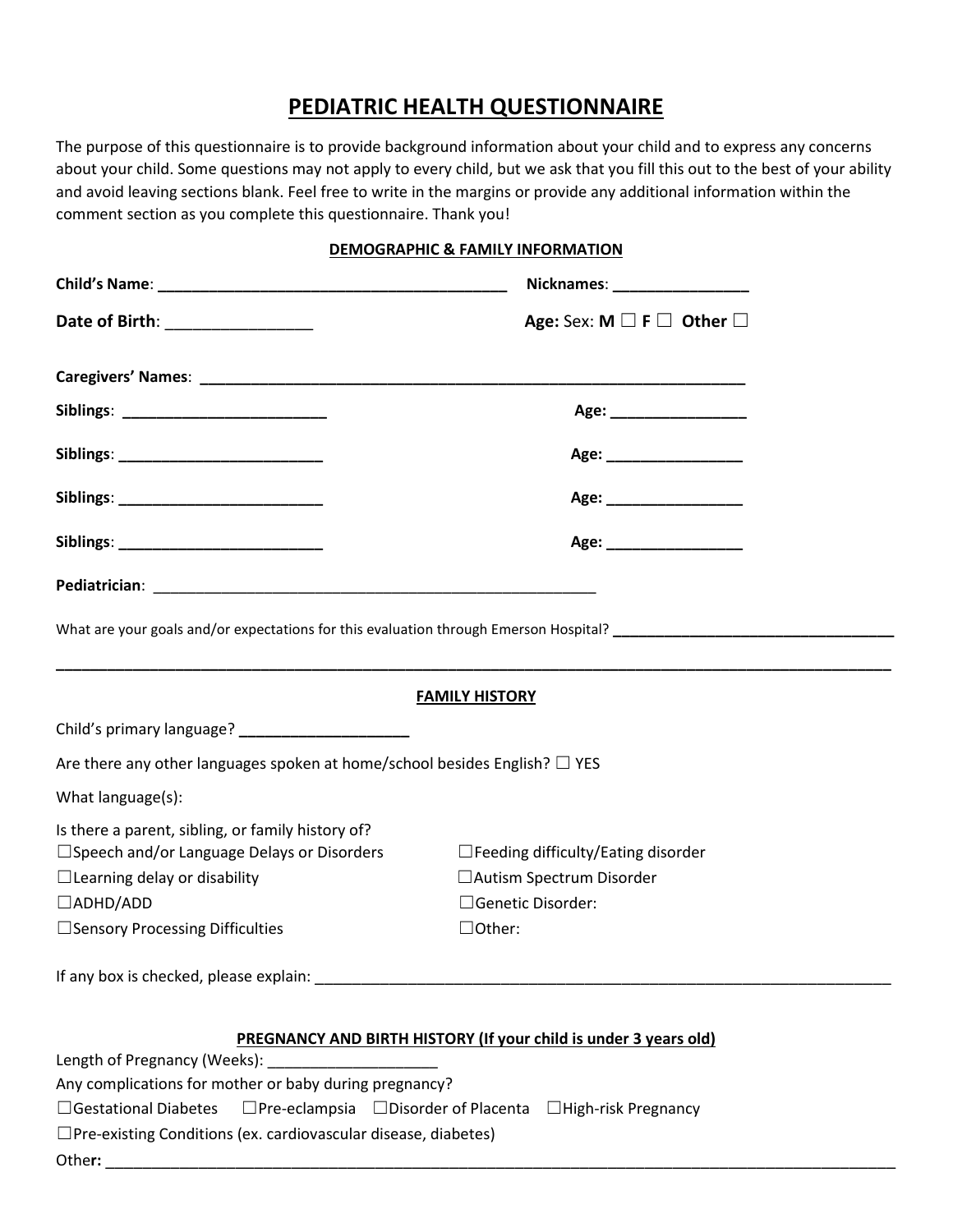Was the delivery: ☐Vaginal ☐C-Section ☐ Induced Forceps ☐Vacuum Assisted

Any complications with labor or delivery?  $\Box$  YES

☐Low APGAR scores ☐Prolonged delivery ☐Nuchal Cord (umbilical cord wrapped)

☐Low oxygen☐Meconium aspiration☐Breeched

☐Other, please explain: \_\_\_\_\_\_\_\_\_\_\_\_\_\_\_\_\_\_\_\_\_\_\_\_\_\_\_\_\_\_\_\_\_\_\_\_\_\_\_\_\_\_\_\_\_\_\_\_\_\_\_\_\_\_\_\_\_\_\_\_\_\_\_\_\_\_\_\_\_\_\_\_\_\_\_\_\_\_

| Birth weight: ____________________                                                                          | Birth length: ____________________                                                                        |  |
|-------------------------------------------------------------------------------------------------------------|-----------------------------------------------------------------------------------------------------------|--|
| Any concerns or interventions following birth:                                                              |                                                                                                           |  |
|                                                                                                             | $\Box$ Special Care Nursery $\Box$ NICU $\Box$ Need for oxygen $\Box$ Jaundice $\Box$ NG or G tube placed |  |
| $\Box$ Seizures $\Box$ Congenital Abnormalities $\Box$ Genetic Testing $\Box$ Failed Newborn Hearing Screen |                                                                                                           |  |
|                                                                                                             |                                                                                                           |  |
| Please list how long your child required any interventions checked above:                                   |                                                                                                           |  |
|                                                                                                             |                                                                                                           |  |

#### **MEDICAL HISTORY**

| In the past 6 months,                                                                                            |  |  |
|------------------------------------------------------------------------------------------------------------------|--|--|
| Date of last visit with Pediatrician: ______________________                                                     |  |  |
| Have you seen your pediatrician for: example and a set of the set of the set of the set of the set of the set o  |  |  |
| $\Box$ Routine visit or physical $\Box$ General illness (i.e., flu-like symptoms, cold, congestion, fever, etc.) |  |  |
| $\Box$ Respiratory Illness (pneumonia, bronchitis) $\Box$ Ear infections . No. of ear infections                 |  |  |
|                                                                                                                  |  |  |
|                                                                                                                  |  |  |
| Does your child have any allergies (including food)? $\Box$ Yes                                                  |  |  |
|                                                                                                                  |  |  |
| Does your child have any food intolerances? $\Box$ Yes                                                           |  |  |
|                                                                                                                  |  |  |
|                                                                                                                  |  |  |
| Any family history of food allergies or intolerances? $\Box$ Yes                                                 |  |  |
|                                                                                                                  |  |  |
| Any history of congenital malformations, deformations, and chromosomal abnormalities?                            |  |  |
|                                                                                                                  |  |  |
| Any history of vomiting, spit up, slow gastric emptying, or gastroesophageal reflux?                             |  |  |
| $\Box$ Yes $\Box$ No. Current medications for reflux:                                                            |  |  |
|                                                                                                                  |  |  |
|                                                                                                                  |  |  |
| Any history of surgeries? $\Box$ Yes $\Box$ No If yes, when and type of surgery.                                 |  |  |
| Any concerns with weight gain or growth? $\Box$ Yes                                                              |  |  |
| Date of weight: ________________<br>Most recent weight: ___________________                                      |  |  |
| Growth chart percentile: ________________                                                                        |  |  |
| Are there issues with constipation? $\Box$ Yes                                                                   |  |  |
|                                                                                                                  |  |  |
|                                                                                                                  |  |  |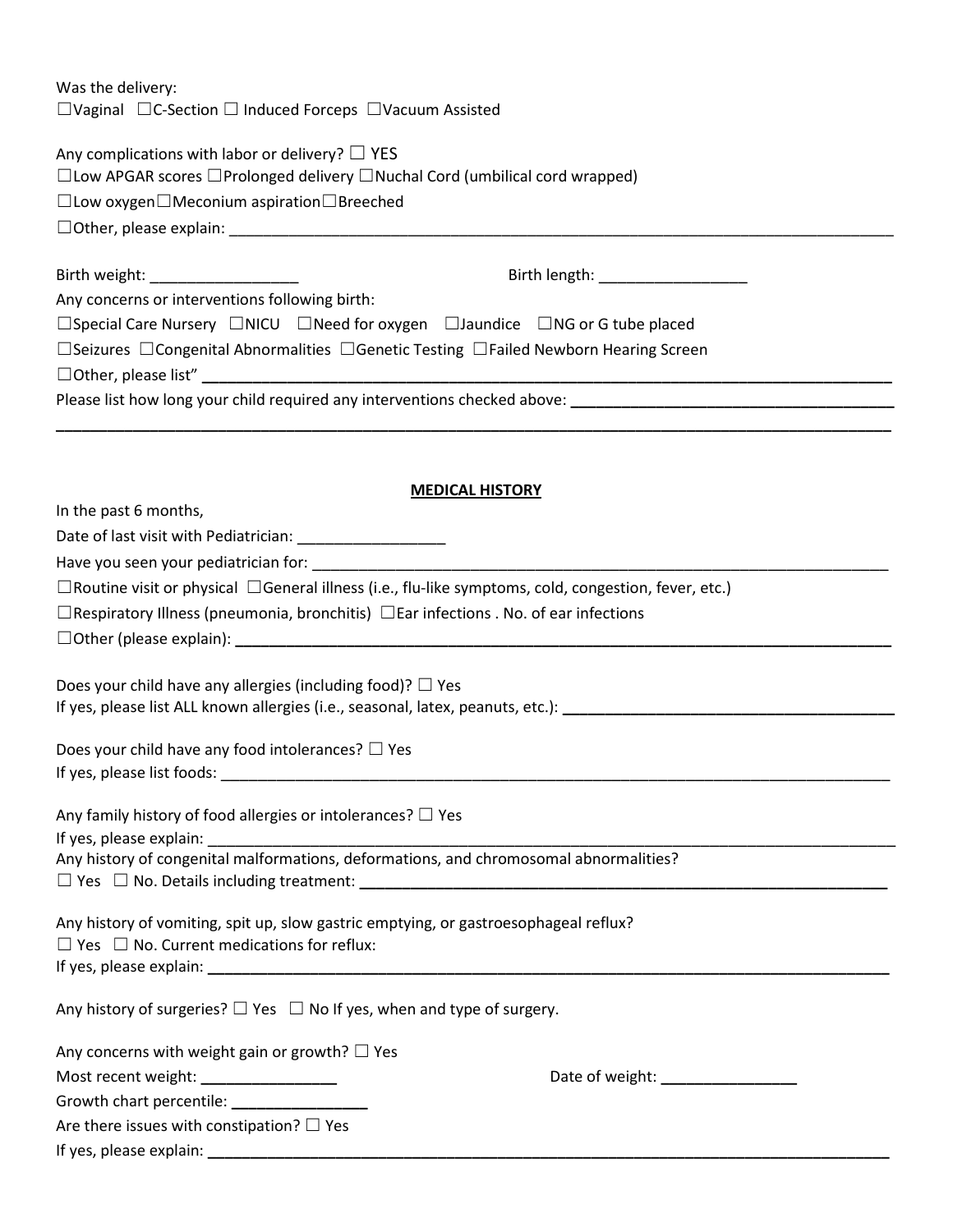| History of dehydration? $\Box$ Yes                                                   |
|--------------------------------------------------------------------------------------|
|                                                                                      |
| Are there concerns with sleep? $\Box$ Yes                                            |
|                                                                                      |
| Has your child had any hospitalizations, serious illnesses, or accidents? $\Box$ Yes |
|                                                                                      |
| Please list any specialists (with location) following your child                     |
| □Developmental Pediatrician: __________________                                      |
|                                                                                      |
| □Neurologist: __________________                                                     |
| □Gastroenterologist (GI): __________________                                         |
| □ Otolaryngologist (ENT): _________________                                          |
| □Allergist: _____________________                                                    |
| □Genetics: ___________________                                                       |
| □Feeding Team: __________________                                                    |
|                                                                                      |
|                                                                                      |

Please list current medications: \_\_\_\_\_\_\_\_\_\_\_\_\_\_\_\_\_\_\_\_\_\_\_\_\_\_\_\_\_\_\_\_\_\_\_\_\_\_\_\_\_\_\_\_\_\_\_\_\_\_\_\_\_\_\_\_\_\_\_\_\_\_\_\_\_\_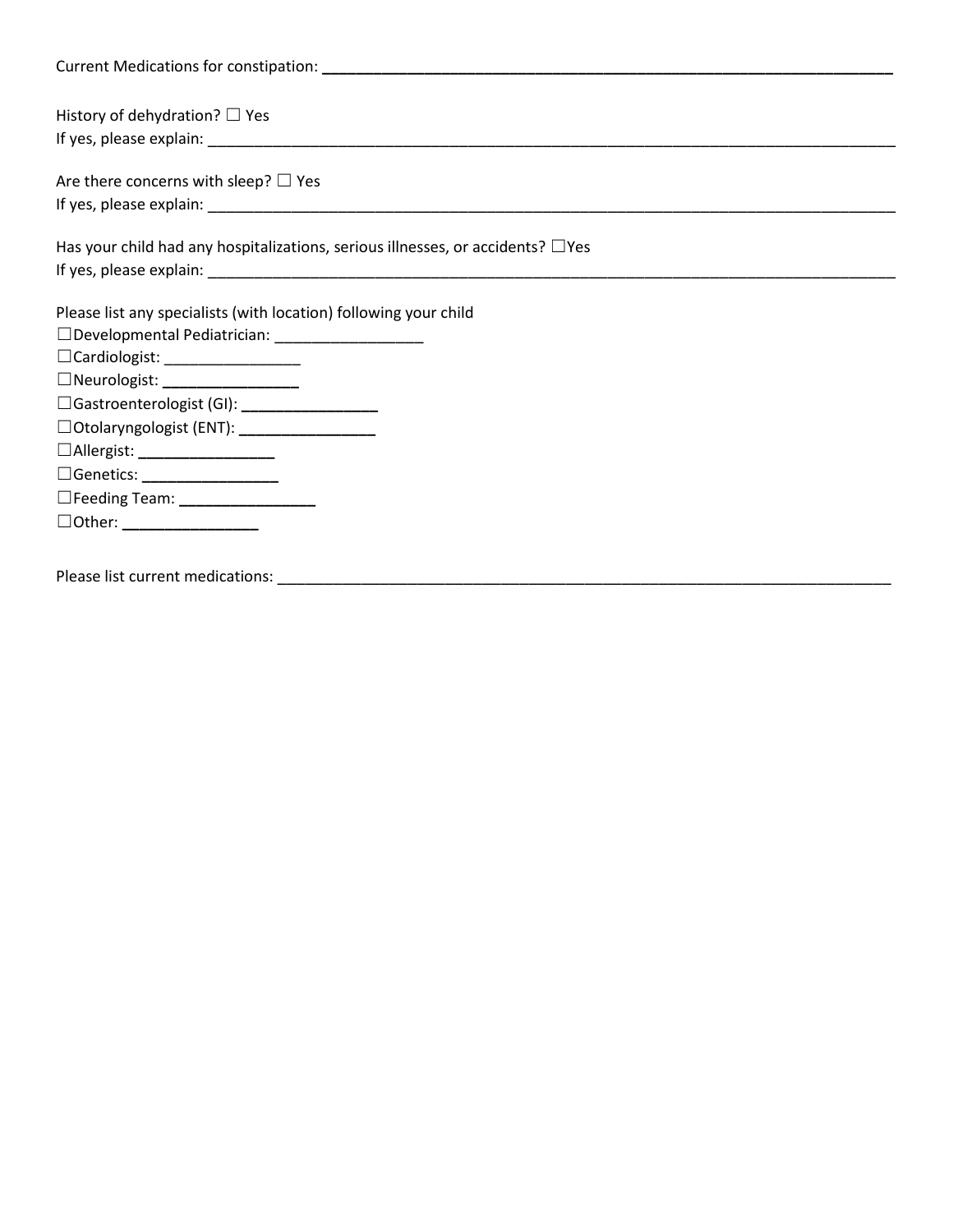| High Blood Pressure: YES                           | Diabetes: YES□                   | Stroke: YES□                                 |
|----------------------------------------------------|----------------------------------|----------------------------------------------|
| Congenital Heart Defect: YES <sup>[]</sup>         | Frequent Urination: YES□         | Concussion: YES□                             |
| Respiratory Problems: YES□                         | Kidney Disease: YES□             | Traumatic Brain Injury: YES□                 |
| Asthma: YES□                                       | Bowel/Bladder Incontinence: YES□ | Thyroid Disorder: YES□                       |
| Shortness of Breath: YES□                          | Crohn's Disease: YES□            | <b>Depression: YES</b> □                     |
| Lung Disease: YES□                                 | Ulcerative Colitis: YES□         | Mental Illness: YES□                         |
| Intubation: YES <sup>[]</sup>                      | Excessive Thirst: YES□           | Anxiety: YES□                                |
| Persistent Cough: YES□                             | Impaired Vision: YES             | <b>Broken Bones: YES</b> □                   |
| Tuberculosis: YES□                                 | Glasses/Contacts: YES□           | Scoliosis: YES□                              |
| Croup: YES□                                        | Strabismus: YES□                 | Torticollis: YES□                            |
| Upper Respiratory Infection: YES <sup>[]</sup>     | History of Cancer: YES□          | Low muscle tone: YES□                        |
| Pneumonia: YES <sup>[]</sup>                       | <b>Radiation: YES</b> □          | Spasticity: YES□                             |
| Seizure: YES□                                      | Chemotherapy: YES□               | Muscular Dystrophy: YES□                     |
| Tremors: YES□                                      | Tumor: YES□                      | Cleft Lip: YES□                              |
| Nerve Damage: YES□                                 | AIDS: YES $\square$              | Impaired Hearing: YES                        |
| Paralysis: YES□                                    | Arthritis: YES□                  | Hearing Aids: YES <sup>[]</sup>              |
| Lead exposure: YES□                                | Cleft Palate: YES□               | Cochlear Implant: YES□                       |
| PDD-NOS: YES□                                      | Joint Pain/Stiffness: YES□       | Frequent Ear infections: YES <sup>[]</sup>   |
| Asperger's Syndrome YES□                           | ADD/ADHD: YES□                   | PE tubes(Ear tubes): YES□                    |
| <b>Cognitive Delay/Learning Disability:</b><br>YES | Autism: YES□                     | Dizziness: YES□                              |
| Lupus: YES□                                        | Tongue Tie: YES $\square$        | <b>Difficulty Swallowing/Chewing:</b><br>YES |
| Heartburn/Reflux: YES□                             | Chronic Pain: YES□               | Feeding Tube ( $G,J,NG$ ): YES $\Box$        |
| Failure To Thrive: YES□                            | Bleeding Disorder: YES□          | Metabolic Disorder: YES□                     |
| General Fatigue: YES□                              | <b>MRSA: YES</b> □               | C-Diff: YES□                                 |
| Headaches: YES□                                    | Other: $\_\_$                    |                                              |

#### **DEVELOPMENT HISTORY**

Has your child ever been evaluated for Early Intervention services?  $\Box$  Yes

Please list any/all services your family receives or has received in the past: \_\_\_\_\_\_\_\_\_\_\_\_\_\_\_\_\_\_\_\_\_\_\_\_\_\_\_\_\_\_\_

If your child is under 3 years, to the best of your ability, please list the age your child demonstrated the following developmental skills.

Gross Motor:

Rolled over: \_\_\_\_\_\_\_\_\_\_\_\_ Sat up: \_\_\_\_\_\_\_\_\_\_\_\_\_ Crawled: \_\_\_\_\_\_\_\_\_\_ Walked: \_\_\_\_\_\_\_\_\_\_\_\_\_First Word: \_\_\_\_\_\_\_\_\_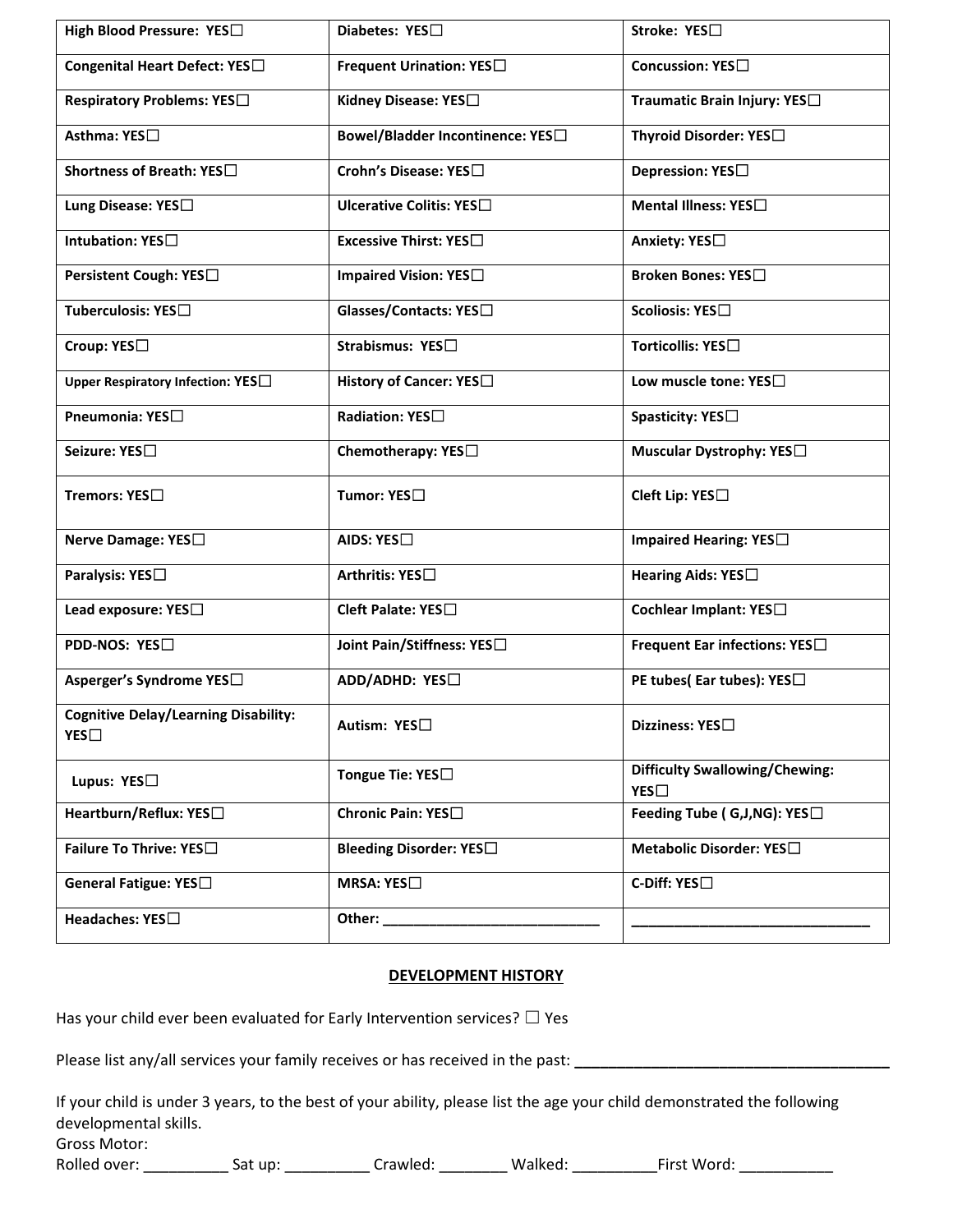Are there any areas of concern you have regarding developmental milestones?  $\Box$  Yes

 $\Box$ Gross motor (walking, jumping, etc.)

 $\square$  Fine motor (hand grasp, utensil use)

 $\Box$ Sensory processing (sensitive or ignores various sounds, textures, lights, etc.)

 $\square$ Social engagement (eye contact, attention, playing with others)

☐Speech/Communication (gesture use, use of words, clear speech)

□ Concerns regarding regression in development?

## **EDUCATIONAL AND SOCIAL HISTORY**

| Does your child attend school or daycare? $\Box$ Yes $\Box$ No                                                      |           |  |  |
|---------------------------------------------------------------------------------------------------------------------|-----------|--|--|
| School/Daycare: ____________________                                                                                | Location: |  |  |
| Grade /Level: ____________________                                                                                  |           |  |  |
| Are there Concerns around eating at school? $\Box$ Yes $\Box$ No                                                    |           |  |  |
| If yes, please explain: If yes, please explain:                                                                     |           |  |  |
| Has your child been evaluated for Services through your local public school? $\Box$ Yes $\Box$ No $\Box$ In process |           |  |  |
| Does your child have an Individual Education Plan (IEP)? $\Box$ Yes $\Box$ No $\Box$ Not currently, but in the past |           |  |  |
| Please explain:                                                                                                     |           |  |  |

## **SENSORY MOTOR SKILLS**

Please check any statements that describe your child:

- ☐Frequently trips on his/her own feet
- ☐Walks on his/her toes

 $\Box$  Frequently bumps into furniture, walls, or other people

 $\Box$ Unaware of being touched or bumped unless done with extreme force

 $\Box$ Unaware that face or hands are dirty (i.e., nose running, food on face)

 $\square$  Seems unsure of how to move his/her body; is clumsy and awkward

 $\square$ Slumps or slouches when sitting; places head on hand when sitting

 $\Box$ Has difficulty learning new motor tasks

 $\Box$ Is in constant motion

 $\Box$ Has difficulty sitting still

□Chews on pens, straws, shirts, etc.

 $\Box$  Frequently touches people and objects

 $\Box$  Frequently gets in everyone else's space

 $\Box$ Is overly sensitive to touch, noise, smells, etc.

 $\Box$  Avoids touching certain textures (please list:

 $\Box$ Avoids messy play (i.e., finger paints, playdough, mud, sand)

 $\Box$  Only eats certain foods or food textures (please list:

 $\Box$ Is sensitive to clothing tags or textures

 $\Box$ Complains about having hair brushed

 $\Box$ Resists having teeth brushed

☐Does not like to have fingernails trimmed

☐Refuses to walk barefoot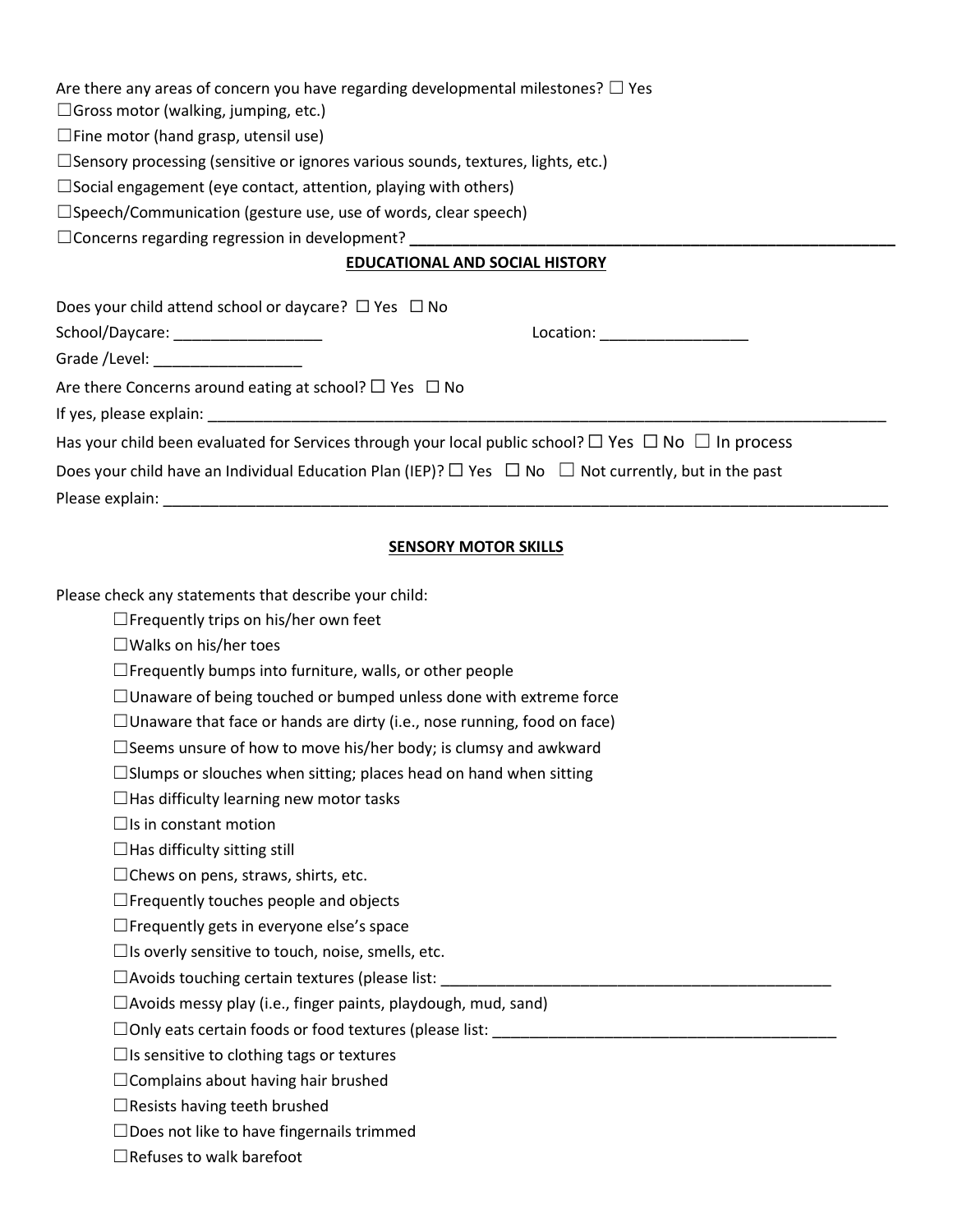□Gets "stuck" on toy or task and has difficulty changing to another task

 $\Box$ Is fearful on swings

 $\Box$ Is fearful of slide or other playground structures

☐Is fearless on playground equipment

Comments about your child's sensory or motor skills that might help us better understand your child: \_\_\_\_\_\_\_\_\_\_\_\_\_\_\_\_\_\_\_\_\_\_\_\_\_\_\_\_\_\_\_\_\_\_\_\_\_\_\_\_\_\_\_\_\_\_\_\_\_\_\_\_\_\_\_\_\_\_\_\_\_\_\_\_\_\_\_\_\_\_\_\_\_\_\_\_\_

# **If you are here for a feeding evaluation for your child, please continue below, if not, stop her**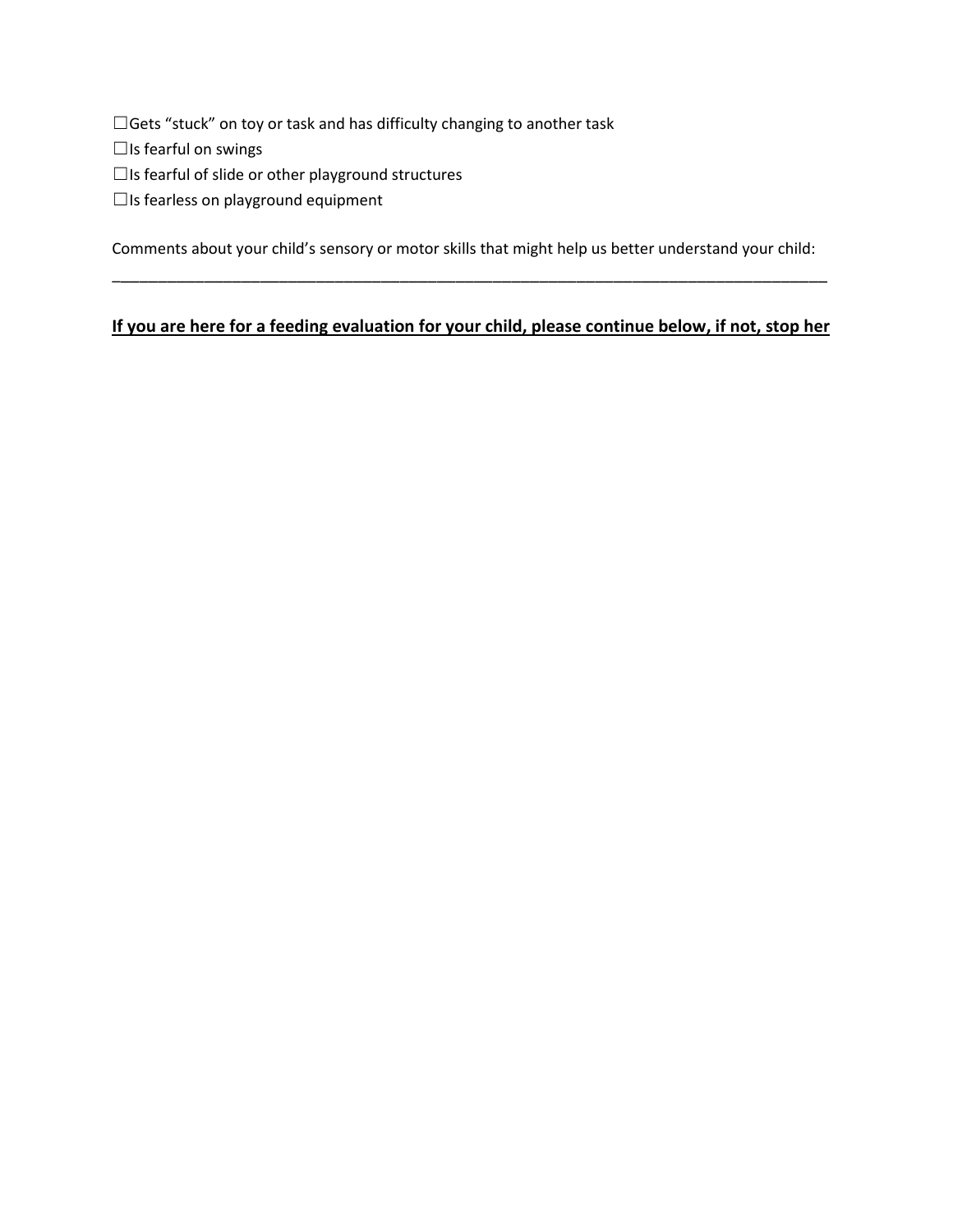## **EARLY FEEDING HISTORY**

| Did your child mouth toys as an infant? $\Box$ Yes $\Box$                                                      |
|----------------------------------------------------------------------------------------------------------------|
|                                                                                                                |
|                                                                                                                |
| Any problems with solid food introduction? $\square$ Yes $\square$ No                                          |
|                                                                                                                |
| Any problems with (current or past):                                                                           |
|                                                                                                                |
|                                                                                                                |
|                                                                                                                |
|                                                                                                                |
|                                                                                                                |
| History of (check all that apply):                                                                             |
| $\Box$ Coughing/choking during or after drinking                                                               |
| $\Box$ Gagging/vomiting during/after drinking                                                                  |
| $\square$ Wet vocal quality during or after drinking                                                           |
| $\Box$ Pain or discomfort during/after drinking                                                                |
|                                                                                                                |
| History of (check all that apply):                                                                             |
| $\Box$ MBS $\Box$ Feeding team evaluation $\Box$ FEES $\Box$ Upper GI                                          |
|                                                                                                                |
|                                                                                                                |
|                                                                                                                |
|                                                                                                                |
| <b>CURRENT FEEDING STATUS</b>                                                                                  |
| Briefly, what are your concerns regarding your child's feeding development/skills? ___________________________ |
|                                                                                                                |
|                                                                                                                |
| How is your child currently being fed?                                                                         |
| $\Box$ G-tube $\Box$ NG-tube $\Box$ J tube $\Box$ NJ tube $\Box$ Mouth                                         |
|                                                                                                                |
| Does your child show signs of hunger? $\Box$ Yes $\Box$ No How does your child let you know he/she is hungry?: |
|                                                                                                                |
|                                                                                                                |